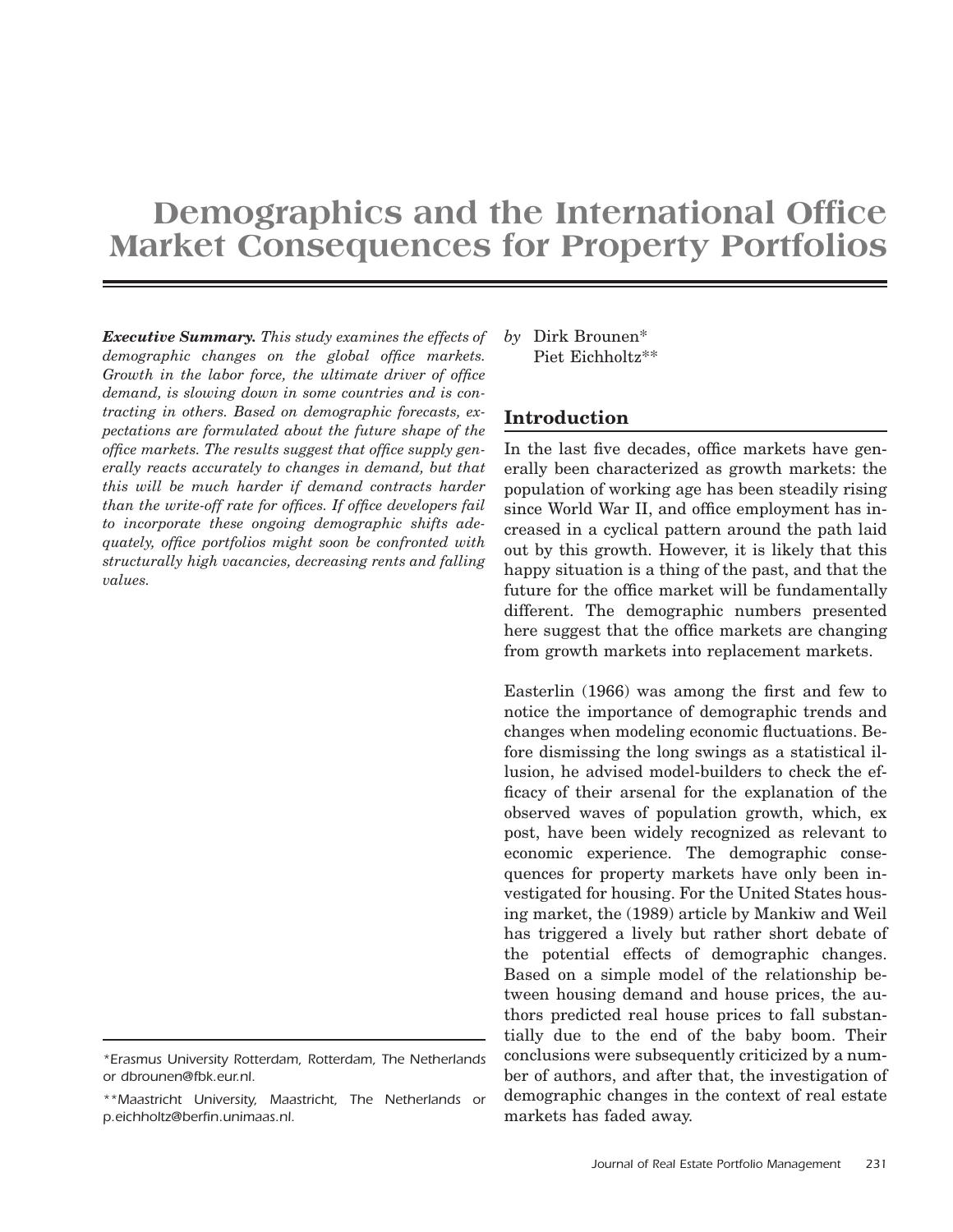Nevertheless, it is likely that demographics influence long-run trends in the demand for office space, which would make them a major driving force for the future of the office market. In the past, the demand for office space has been directly linked to employment in the service sector, since by-and-large a job created meant a job occupied. However, if the labor force will stop growing as a result of demographic low tide, this one-to-one link between employment growth and the need for new workspace may soften in the future. Job creation may then no longer lead to new demand for office space. That may imply that the current oversupply in many national office markets will not be solved as rapidly as has been seen in the past. This fundamental change in office market conditions has not yet received the research attention it deserves.

But the demographic changes are too fundamental to ignore. In many countries, the population group aged 18 to 65, the ultimate driver of office demand, has stopped growing, and in some countries it is already shrinking. It is difficult to argue that this will not affect the office markets. This paper tries to shed some light on the possible effects of these changes.

In order to disentangle the different aspects of these demographic developments, the paper is structured as follows. It begins with an international analysis of demographic trends, using data and projections of the United Nations for ten countries: Australia, Canada, France, Germany, Italy, Japan, the Netherlands, Spain, the United Kingdom and the United States. The labor force of these countries is analyzed to detect trends across countries and through time.

The focus then turns to the office markets of the sample. Historic demand and supply statistics for office space in each country in the sample is examined. The unique sample of office data was supplied by LaSalle Investment Management. By linking these demand and supply statistics to the changes in rents and values, the study examines how office markets have behaved in the past. Historic variations in office markets are lined to demographic fluctuations in order to grasp the impact of the existing labor force forecasts. Based on these results, the study examines the future of the office

markets in the sample. The paper ends with a discussion of the consequences of the findings for office portfolio management.

## **International Demographic Developments and Labor Force Implications**

The data regarding demographics are from the United Nations. The database entails annual historic numbers from 1950 and predictions until 2050 of the labor force: the number of people aged 18 to 65. Exhibit 1 provides the size of this age group for this 100-year period for Europe, North America, the Far East and the world as a whole. The graph clearly shows that the expected growth of the labor force depends on the continent one looks at.

In Europe, this age group has stopped growing and is about to decline. The amount of people aged 18 to 65 equaled approximately 463 million in 2000 and this number is expected to fall back to 343 million in 2050, but will not move very much between 2000 and 2015: the expected number of people in that age group is 463 million in 2015. This contrasts markedly with the situation for North America and the Far East, where labor force growth is expected to continue, albeit at a slower pace than these regions have become used to. The Asian labor force is expected to stop growing only around 2050, and will grow from 2000 levels of 2,135 million people to approximately 3,200 million in the steady state. For North America, a steady state in the labor force is not foreseen by current projections. The labor force is expected to grow with 65 million individuals to 260 million between 2000 and 2050. Until 2015, expected growth is 30 million.

This variation in demographic outlook does not only hold between continents, but also within them. To investigate these demographics further, labor force data will be examined for a sample of individual countries: Australia, Canada, France, Germany, Italy, Japan, the Netherlands, Spain, the United Kingdom and the United States. Exhibit 2 reports historical labor force statistics and projections, again for the period 1950–2050. The exhibit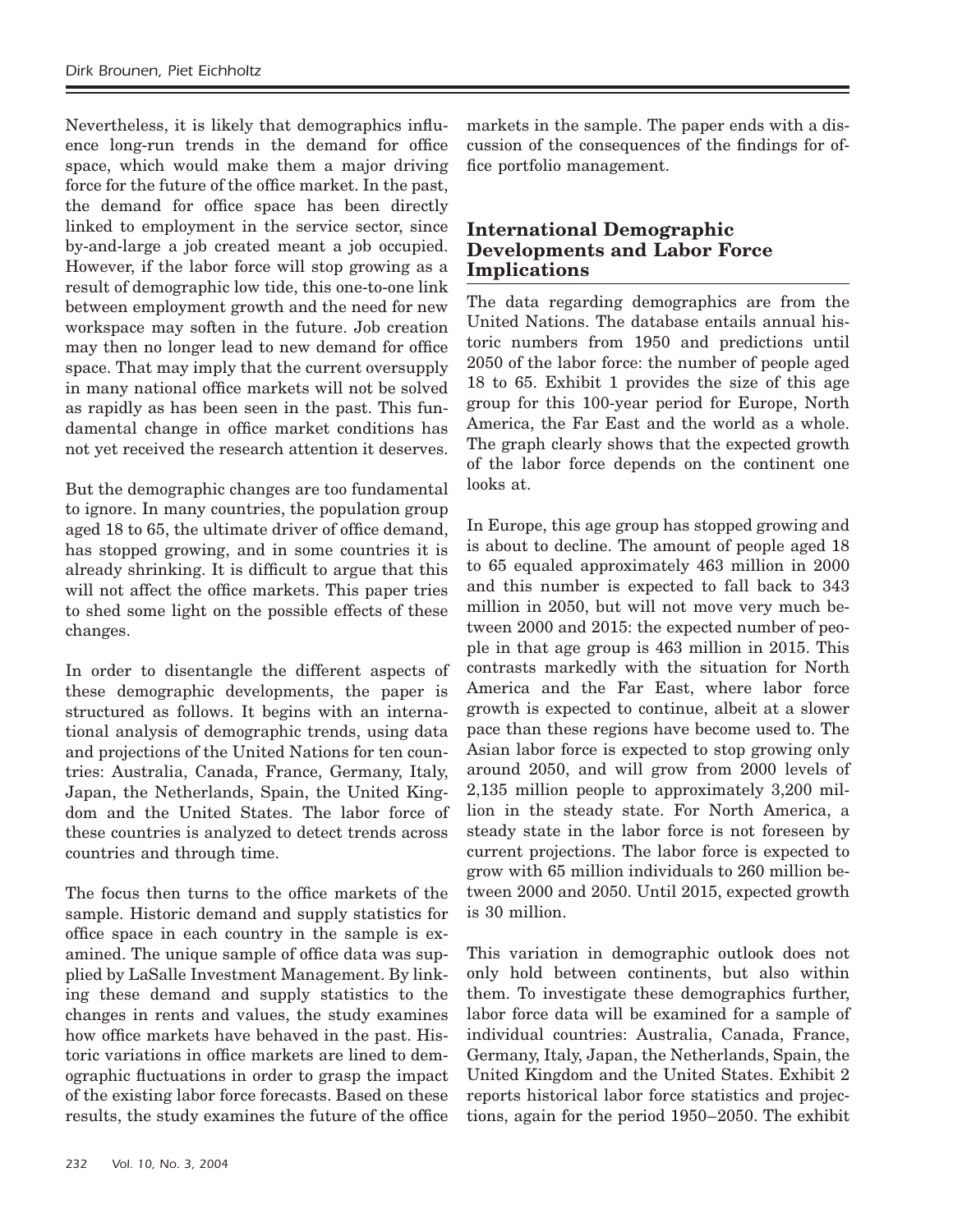

*Exhibit 1 International Labor Force Statistics and Projections: Ages 18–65*

*The numbers have been indexed with 1950 as the base year. In 1950, the global labor force equaled 1.379 billion persons of which Europe housed 332 million, North America 104 million and Asia 744 million persons. Source: United Nations World Population Prospects Database.*

|             | Size            | Percentage Cumulative<br>Growth | Percentage Average Annual Growth |        |     |                        |     |                 |        |                     |         |         |             |
|-------------|-----------------|---------------------------------|----------------------------------|--------|-----|------------------------|-----|-----------------|--------|---------------------|---------|---------|-------------|
|             | 2000            | 1950–2000                       | 2000-2050                        |        |     | 30-60 '60-'70 '70-'80' |     | '80-'90 '90-'00 |        | $'00-'10$ $'10-'20$ | ′20–′30 | ′30–′40 | $'40 - '50$ |
| Australia   | 14,356 133.6    |                                 | 21.5                             | 1.5    | 2.1 | 1.9                    | 1.8 | 1.4             | 1.1    | 0.4                 | 0.1     | 0.1     | 0.3         |
| Canada      | 16,912 174.3    |                                 | 15.9                             | 1.0    | 2.6 | 3.9                    | 1.6 | 1.2             | 1.4    | 0.1                 | $-0.4$  | 0.2     | 0.2         |
| France      | 36,320          | 41.3                            | $-8.1$                           | 0.3    | 0.9 | 0.9                    | 0.9 | 0.4             | 0.5    | $-0.3$              | $-0.4$  | $-0.4$  | $-0.2$      |
| Germany     | 53,035          | 23.8                            | $-27.9$                          | 0.7    | 0.0 | 0.3                    | 0.9 | 0.2             | $-0.2$ | $-0.3$              | $-1.2$  | $-1.0$  | $-0.5$      |
| Italy       | 37,137          | 30.7                            | $-34.3$                          | 0.8    | 0.5 | 0.4                    | 0.8 | 0.2             | $-0.4$ | $-0.7$              | $-1.3$  | $-1.9$  | 0.0         |
| Japan       | 82,200          | 84.3                            | $-35.6$                          | 2.0    | 2.0 | 1.0                    | 0.8 | 0.3             | $-0.5$ | $-0.9$              | $-0.6$  | $-1.3$  | $-1.1$      |
| Netherlands | 10,244          | 74.2                            | $-13.8$                          | 0.9    | 1.5 | 1.4                    | 1.2 | 0.6             | 0.3    | $-0.2$              | $-0.7$  | $-0.7$  | $-0.1$      |
| Spain       | 25,802          | 53.4                            | $-41.1$                          | 0.8    | 0.7 | 1.1                    | 1.2 | 0.6             | 0.0    | $-0.5$              | $-1.1$  | $-1.8$  | $-1.8$      |
| U.K.        | 35,888          | 14.1                            | $-16.2$                          | $-0.0$ | 0.1 | 0.5                    | 0.4 | 0.4             | 0.2    | $-0.2$              | $-0.9$  | $-0.3$  | $-0.4$      |
| U.S.        | 174,872         | 83.1                            | 28.8                             | 0.8    | 1.4 | 1.8                    | 1.1 | 1.1             | 1.1    | 0.5                 | 0.1     | 0.4     | 0.4         |
| Average     | 486,766         | 60.4                            | $-4.4$                           |        |     |                        |     |                 |        |                     |         |         |             |
| World       | 3.482.774 152.6 |                                 | 53.4                             | 1.4    | 1.7 | 2.2                    | 2.3 | 1.8             | 1.7    | 1.1                 | 0.7     | 0.5     | 0.3         |

*Exhibit 2 International Labor Force Statistics*

*Notes: Labor force is defined as the national population in the age group of 18–65 years old. Percentages for the period 1950–2000 are historic statistics, while percentages for 2000–2050 are projections. Source: United Nations World Population Prospects Database.*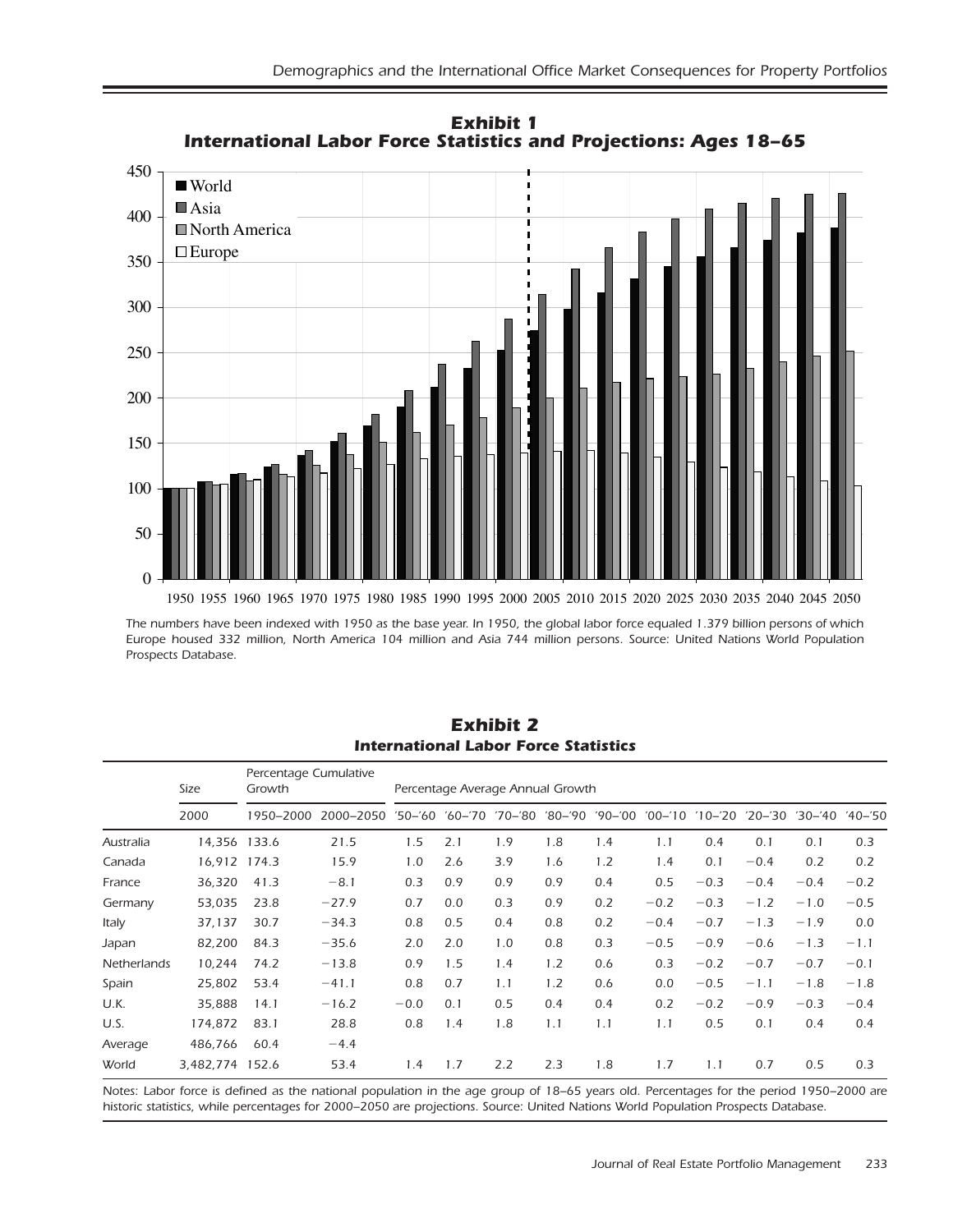shows that expected labor force growth until 2050 is much lower than the historic average over the decades since 1950. This holds for all the countries in the sample. Total cumulative labor force growth for these countries was 60.4% in the five decades until 2000, and is expected to be  $-4.4\%$  until 2050. These growth rates are much lower than those for the world as a whole, which underlines the fact that the sample consists of relatively mature countries, both economically and demographically.

That notwithstanding, the extent of the historic and expected development of the labor force varies considerably across the countries examined. The U.S. seems to be the exception, with the labor force expected to increase 28.8% between 2000 and 2050. Compared to the historic cumulative growth of 83% for the fifty years before 2000, this does not seem like much, but it is the highest expected growth rate of any country in the sample. To what extent immigration drives this ongoing growth in labor population is not known, but it is striking that the only other countries where the labor force is expected to expand from current levels are the other countries in the sample where immigration has traditionally been important: Australia and Canada, with respective cumulative growth rates of 21.5% and 15.9%. But even for these countries, this is a fundamentally different situation than what they have experienced in the period since 1950.

In the sample, the country experiencing the most far-reaching demographic reversal is Japan. Its historic cumulative labor force growth of 84.3% is the third highest in the sample, while its expected labor force contraction is 35.6%, the strongest except for Spain. With Italy and Germany, Japan is already experiencing labor force contraction in the current decade. Demographically speaking, France, the Netherlands and the U.K. take a middle-position, with a more or less stable labor force in the next decade, and an expected contraction after that. However, that contraction is less severe than it is for Spain, Italy, Germany and Japan.

The historic demographic trends described above have been accompanied with structural changes in female participation in the labor force, and in order to judge the likely effects of the demographics, some of these changes must be taken into account. Exhibit 3 shows summary statistics obtained from the International Labor Organization, which display the development of female participation for the period 1950 to 2000. These numbers show that the proportion of female employees has grown strongly in all the countries in the sample, except for Japan and Germany, where female labor participation has been high historically. Growth has been especially strong in countries where the participation rate was low to begin with. As a result, the cross-country harmonization in female labor participation is now much stronger than it was in 1950. By 2000, the female participation rate was 46% in the U.S. and 45% in Canada, France and the U.K., which suggests that increased female labor force participation has run most of its course in these countries and will not provide an extra stimulus for the demand for office space like it has done in the past. This is all the more so since the growth in female labor participation has been slowing down in all countries in the sample during the last decade. That even holds for Spain and Italy, which have a relatively low female participation rate and may therefore be partly compensated for the demographic labor force contraction expected for these countries.

Of course not all of the labor force is working in office buildings and therefore the end of labor force growth will probably not affect the office sector proportionally. Therefore a brief analysis is included of the national labor force distribution across the main economic sectors: agriculture, industry and services. Exhibit 4 shows the aggregated number of people working in each of these sectors for the sample for the period 1950 to 2000.<sup>1</sup> These numbers indicate that employment growth in the mature economies in the sample has mostly been restricted to the services sector, especially when the period since 1970 is examined. By comparison, the number of people employed in industry in these countries has not increased very much in the last three decades, while the number of people employed in agriculture has strongly decreased. In other words, the growth of the labor force, both resulting from demographic forces and from increased female labor force participation,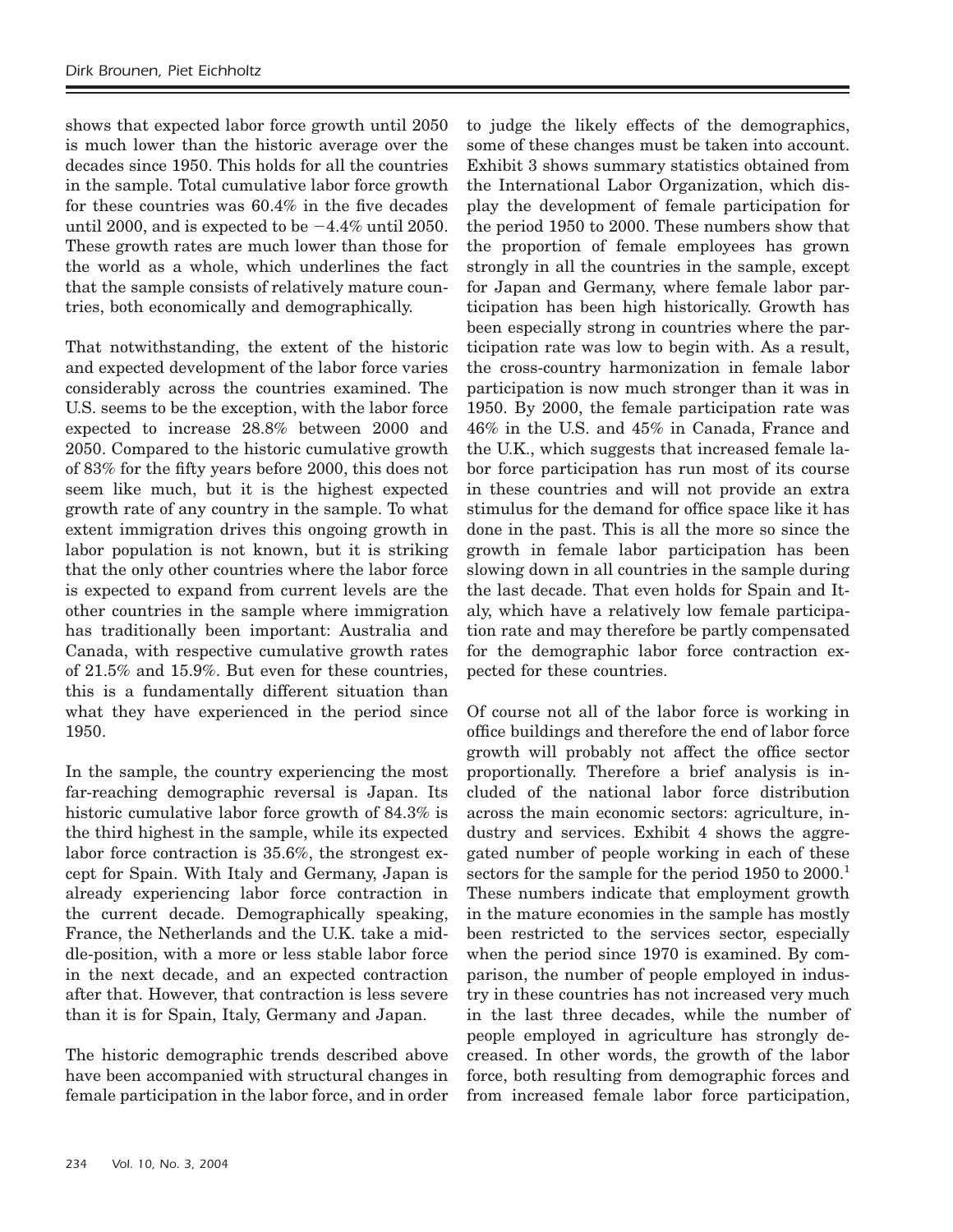

*Exhibit 3 Female Labor Participation: 1950–2000*

*The exhibit provides working women as a percentage of total working people.*

*Exhibit 4 International Employment Distribution across Sectors: 1950–2000*



*The exhibit provides the number of people working in the three main sectors for the sample countries. Sources: International Labor Organization & OECD.*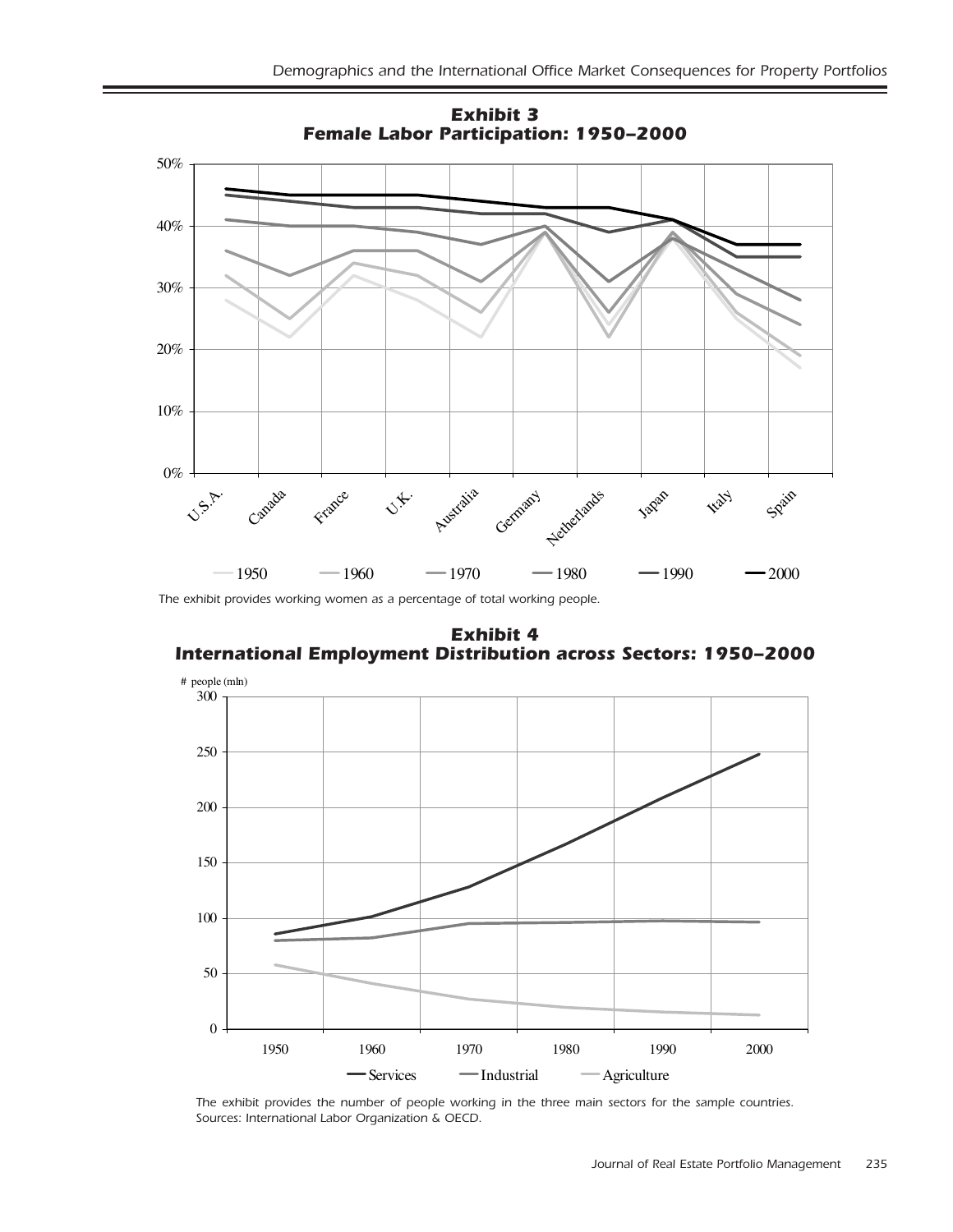has been absorbed by jobs created in the services sector, and is therefore directly linked with increased demand for office space. That also suggests that an end to labor force growth will translate directly into the services sector, and will affect the demand for office space more than the demand for industrial space.

Overall, the labor force will stop growing and will even shrink in absolute numbers in various western economies. Future growth in the services industry is therefore likely to suffer from this decline. In some countries, this may partly be offset by a further increase in female labor participation, but in others, specifically France, Germany and Japan, the potential for this seems limited.

For the office property markets, the difference between an actual decline and a mere slowing of growth in the labor force may be fundamental. If a shrinking labor force implies decreasing demand for space, than supply growth will have to become negative in order to maintain current prices for office space. Due to the nature of real estate, it is

much more difficult for supply growth to be become negative than merely to slow down. If the market fails to adjust supply, vacancy rates are likely to increase, thereby pressuring prices and rents. The market will move from a growth to a replacement market, and the effects of that will probably be noticed first and strongest in lower-quality real estate, since in replacement markets, low-quality products are usually replaced by high-quality products.

All this suggests that among mature economies, the American demographic situation is the exception, rather than the rule, and that the possible property market effects of labor force contraction should be empirically investigated with an international outlook rather than an American one.<sup>2</sup>

## **Modeling the Office Market**

Research on office market dynamics is extensive and has provided insight in the way economic developments influence these markets (see Wheaton,

|                                               | Real GDP-Growth      |                      | <b>Office Market</b>       |                      |                        |                               |  |  |
|-----------------------------------------------|----------------------|----------------------|----------------------------|----------------------|------------------------|-------------------------------|--|--|
|                                               | Mean $(%)$           | Std. Dev. (%)        | <b>Total Stock</b>         | Avg. New Space (%)   | Avg. Vacancy (%)       | Avg. Real Rent Growth (%)     |  |  |
| Australia (Sydney)                            | 2.92                 | 2.68                 | 3,778                      | 2.01                 | 7.44                   | 1.84                          |  |  |
| Canada (Toronto)                              | 2.29                 | 3.05                 | 12,566                     | 3.06                 | 11.24                  | $-4.15$                       |  |  |
| France (Paris)                                | 2.03                 | 1.61                 | 29.214                     | 2.44                 | 5.67                   | 2.22                          |  |  |
| Japan (Tokyo)                                 | 2.03                 | 2.60                 | 36,696                     | 3.20                 | 5.21                   | $-0.55$                       |  |  |
| Netherlands (Amsterdam)                       | 1.80                 | 3.15                 | 4.919                      | 3.36                 | 7.31                   | 1.73                          |  |  |
| Spain (Madrid)                                | 3.23                 | 2.28                 | 9.770                      | 1.89                 | 4.77                   | 0.78                          |  |  |
| U.K. (London)                                 | 2.42                 | 2.22                 | 16.335                     | 1.39                 | 7.42                   | 0.13                          |  |  |
| U.S. (New York)<br>(Los Angeles)<br>(Chicago) | 2.26<br>2.26<br>2.26 | 2.48<br>2.48<br>2.48 | 31.287<br>12.994<br>15,632 | 0.63<br>4.09<br>2.99 | 9.43<br>15.74<br>13.63 | $-0.31$<br>$-2.46$<br>$-1.99$ |  |  |

*Exhibit 5 International Office Market and GDP Statistics: 1980–2000*

*Notes: Stock represents the total amount of completed office space in buildings mainly used for office purposes within a market that is capable of occupation regardless of the type of ownership or type of building quality, as at the survey date (normally at the end of each quarter). Stock includes both commercial and public sector offices, purpose-built offices, offices that have been structurally converted from other uses and independent offices that are part of mixed-use development. It excludes, however, ancillary offices within property that is predominantly used for non-office purposes (e.g. retail, distribution/warehousing or industrial uses).*

*Completions represent floorspace completed during the survey period (normally annually and projected forward by three years) within a market. Completions include both new development and refurbished accommodation that has been substantially modernized. An office is regarded as complete when the developer will undertake no further work until a tenant/occupier is secured. In the majority of instances this means that all main services are completed and suspended ceilings and light fittings are installed. Some developments are considered to be completed when they reach ''shell-and-core'' condition where the accommodation is to be marketed in that state. Sources: Jones Lang LaSalle and Datastream.*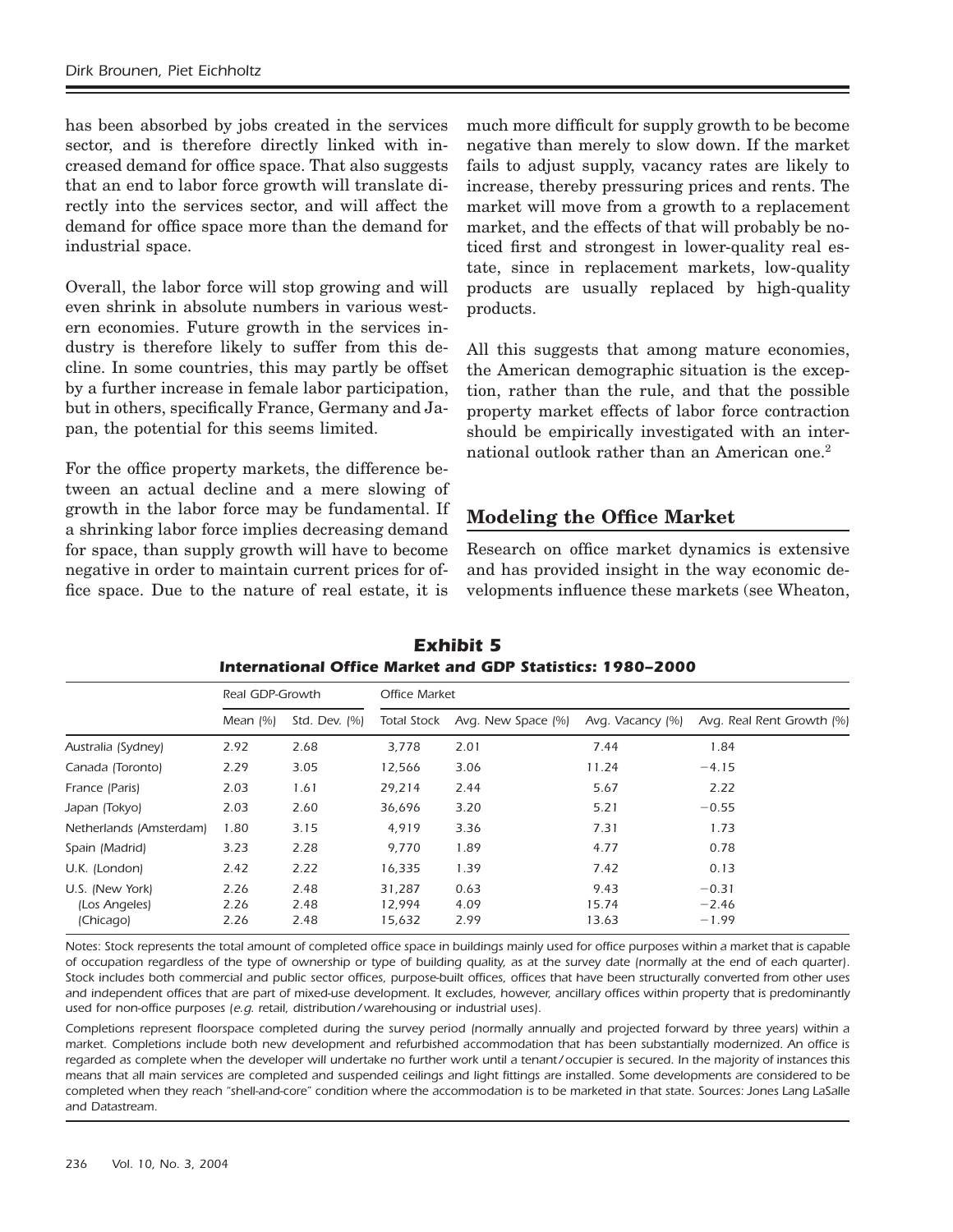1987, 1999; and Kling and McCue, 1987). In these models, demand typically is a function of rents and employment. In an equilibrium, market economic growth will increase employment and thereby enhance the demand for office space, ceteris paribus. Supply of office space tends to be modeled as a function of development costs and future prices. The typical 'time to build lag' causes the construction of new office space to change with a lag and create discrepancies between supply and demand in the shorter run, which may influence office rents and prices in a cyclical way. Using vector autoregression, Kling and McCue show that the nominal rate of interest has the strongest influence on office construction. Through the cost of financing, a fall in interest rates directly reduces construction costs and increases anticipated output indirectly, thereby serving as a leading indicator of office supply. This relationship between nominal interest rates and office construction prevailed even in the late 1980s at a time when vacancy rates were increasing swiftly, and construction levels were still rising due to a decline in interest rates. This empirical evidence underlines the growing concern that future events are insufficiently incorporated in the planning of real estate construction. The retrospective focus on nominal interest rates is not likely to signal the demographic changes that are about to shift future demand for office space.

Wheaton (1999) proposed a stock-flow model of the office market, in which the demand for office space is subject to exogenous economic shocks. In Wheaton's (1999) model, a long-run increase in the demand for office space will proportionally increase the stock of that space. This requires the same rate of new construction, without the need for rents and prices to change. However, the question holds whether this model is realistic when demand contracts. Like the other existing office market models, the Wheaton (1999) model does not incorporate demographic variables. Instead, demographic changes are among the exogenous shocks that may drive demand. Moreover, empirical evidence of Kling and McCue (1987) suggests that this set of theoretical relationships does not hold in times of economic contraction. Real estate developers have strong survival incentives to maintain their activities even in times of high vacancy rates. Therefore, it is questionable as to whether the myopic

| <b>Exhibit 6</b>               |  |
|--------------------------------|--|
| <b>Stock-Flow Correlations</b> |  |

|                   | Demand  | Supply  |
|-------------------|---------|---------|
| Australia         |         |         |
| Rent              | $+0.01$ | $-0.25$ |
| Employment growth | $+0.37$ | $+0.02$ |
| GDP growth        | $+0.30$ | $-0.03$ |
| Canada            |         |         |
| Rent              | $-0.03$ | $+0.57$ |
| Employment growth | $+0.66$ | $+0.57$ |
| GDP growth        | $+0.30$ | $+0.37$ |
| France            |         |         |
| Rent              | $+0.08$ | $+0.02$ |
| Employment growth | $+0.57$ | $+0.08$ |
| GDP growth        | $+0.64$ | $+0.14$ |
| Japan             |         |         |
| Rent              | $+0.10$ | $+0.28$ |
| Employment growth | $+0.46$ | $+0.49$ |
| GDP growth        | $+0.57$ | $+0.40$ |
| Netherlands       |         |         |
| Rent              | $+0.00$ | $+0.19$ |
| Employment growth | $+0.35$ | $+0.19$ |
| GDP growth        | $+0.43$ | $+0.16$ |
| Spain             |         |         |
| Rent              | $-0.11$ | $+0.55$ |
| Employment growth | $+0.47$ | $+0.60$ |
| GDP growth        | $+0.34$ | $+0.38$ |
| U.K.              |         |         |
| Rent              | $+0.22$ | $+0.12$ |
| Employment growth | $+0.40$ | $+0.44$ |
| GDP growth        | $+0.55$ | $+0.21$ |
| U.S.              |         |         |
| Rent              | $-0.11$ | $+0.07$ |
| Employment growth | $+0.60$ | $+0.44$ |
| GDP growth        | $+0.27$ | $+0.20$ |
| Overall           |         |         |
| Rent              | $-0.03$ | $+0.20$ |
| Employment growth | $+0.49$ | $+0.35$ |
| GDP growth        | $+0.44$ | $+0.25$ |

*Notes: Demand is defined as the annual absorption of office space, while supply is measured as the annual completed square meters of office space as a percentage of the existing stock during the year.*

planning horizons of real estate developers will support the conclusions of the stock-flow model in the current office markets.

## **Demographic Implications for the Office Market**

To explore the demographic effects in the office markets, data supplied by LaSalle Investment Management was employed. The data cover office space, rents, vacancies, yields and new space and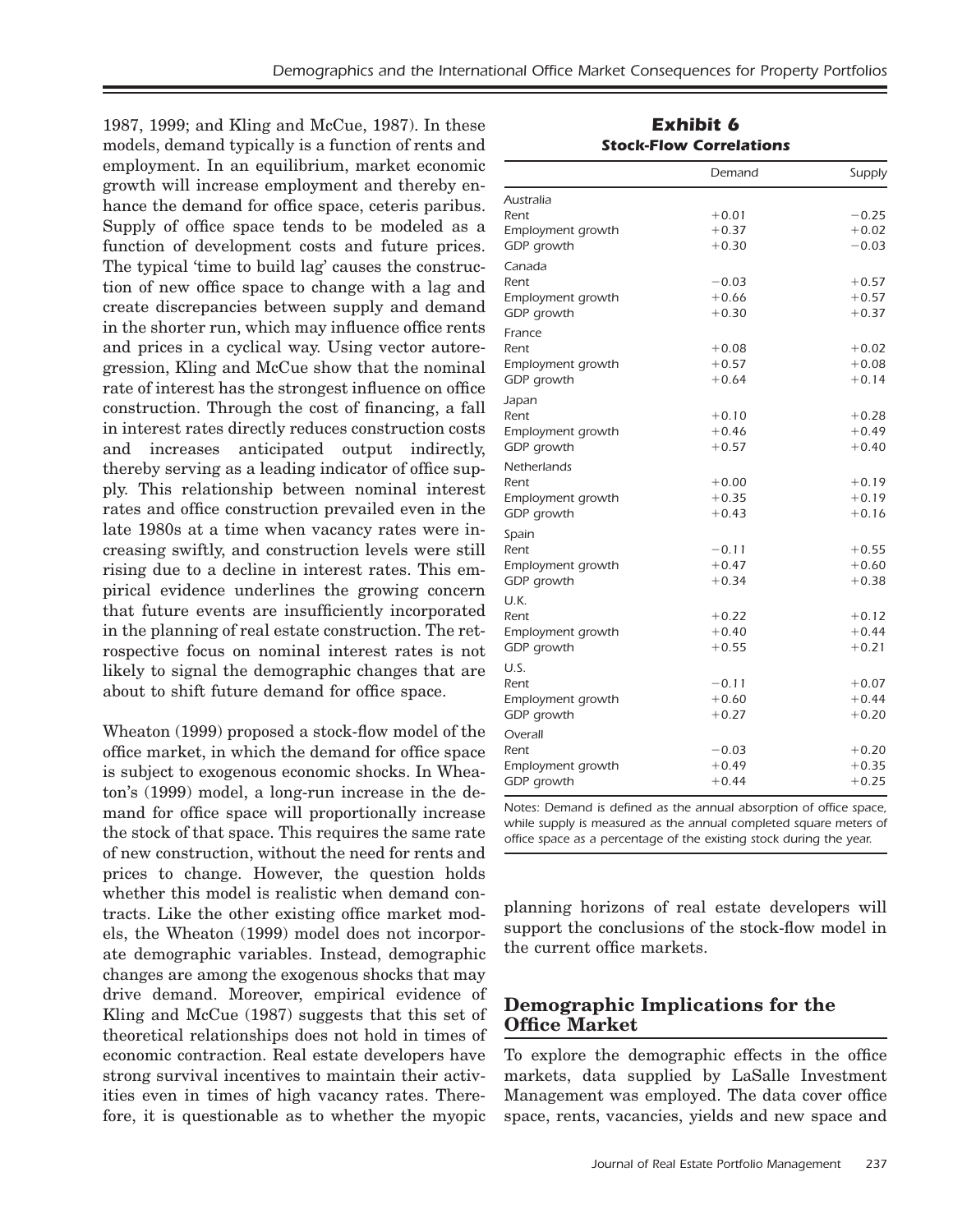are on the MSA level for the following cities: Sydney, Toronto, Paris, Tokyo, Amsterdam, Madrid, London, Los Angeles, Chicago and New York. The fact that the office market data are at another regional level of disaggregation than the demographic data may influence the results, but there is not much that can be done about this: international office market data is not available on a national level, and demographic data not on a city level.

Exhibit 5 provides office market statistics for the cities in the sample, presenting information regarding the stock of office space, average office completions and vacancy as a percentage of that stock, and average rents, as well as GDP growth. As one can see, the cross-sectional variation in these variables is generally considerable, but that does not hold for real GDP growth, which is just above 2% per annum and rather consistent across the countries in the sample. Spain (3.23%) and Australia (2.92%) do a bit better, while the Netherlands (1.80%) does a bit worse than the sample average. During the 1980–2000 period, relative office completions have been highest in Amsterdam, Tokyo and Toronto, while they have been lowest in London with an average of just 1.39% of the office stock per year. There seems to be a weakly positive relationship between growth in the labor force, as presented in Exhibit 2, and growth in office supply, as presented in Exhibit 5. For the countries in the sample, there is a Spearman rank correlation between the two variables of 0.19.

With regards to vacancy, the U.S. and Canada lead the pack, with average vacancies during the

*Exhibit 7 International New Space and Service Employment Growth over Time*



**United States**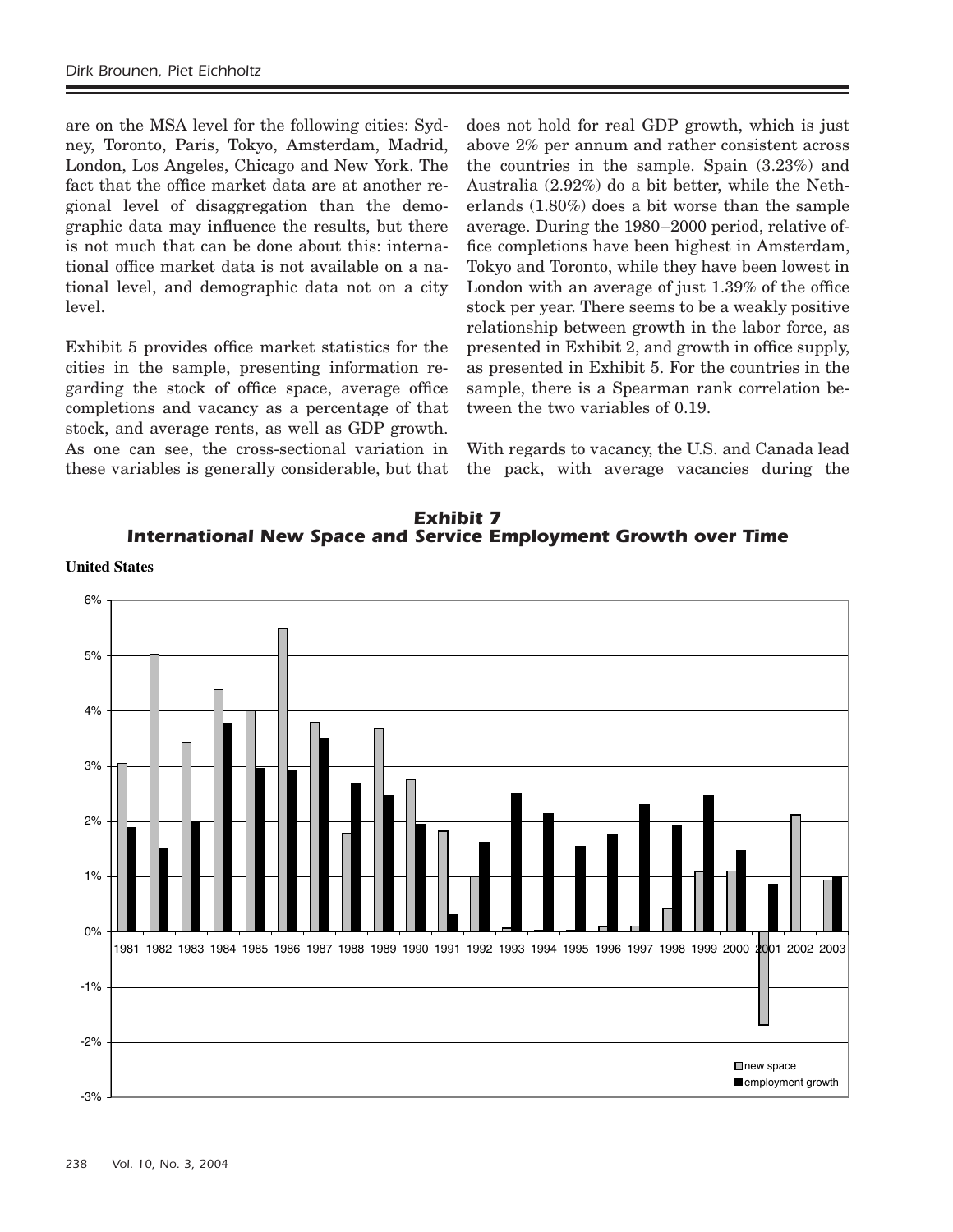

*Exhibit 7 (continued) International New Space and Service Employment Growth over Time*

sample period of more than 11%. Madrid, Tokyo and Paris have experienced average vacancy rates around 5%, not far removed from what would be considered the natural vacancy rate in the U.S. Finally, real rent growth has also varied considerably across the cities in the sample, showing a negative relationship with the average vacancy rate: the cross-country correlation between the two variables is  $-0.73$ . In Canada and the U.S., real rents have fallen during the 1980–2000 period, and in France and the Netherlands, where vacancy was lower, real rent growth has been in line with real GDP growth.

When confronting the office market numbers presented in Exhibit 5 with the labor force data reported in Exhibit 2, one does not see a clear relationship between them. For example, labor force growth between 1980 and 2000 was lowest in the U.S. and highest in Australia and Canada, but cities in Canada and the U.S. share a pattern of high vacancy and real rent contraction, while Sydney has real rent growth and lower vacancy. It looks as if the growth in new supply has played a much bigger role: cities where supply has been substantial have higher vacancy and lower rents. The cross-country correlation between supply growth and vacancy was 0.43 and between supply growth and real rent growth  $-0.37$ .

To investigate these relationships a bit deeper, a correlation analysis was conducted on the international office series (see Exhibit 6). In line with the stock-flow model, a positive relationship is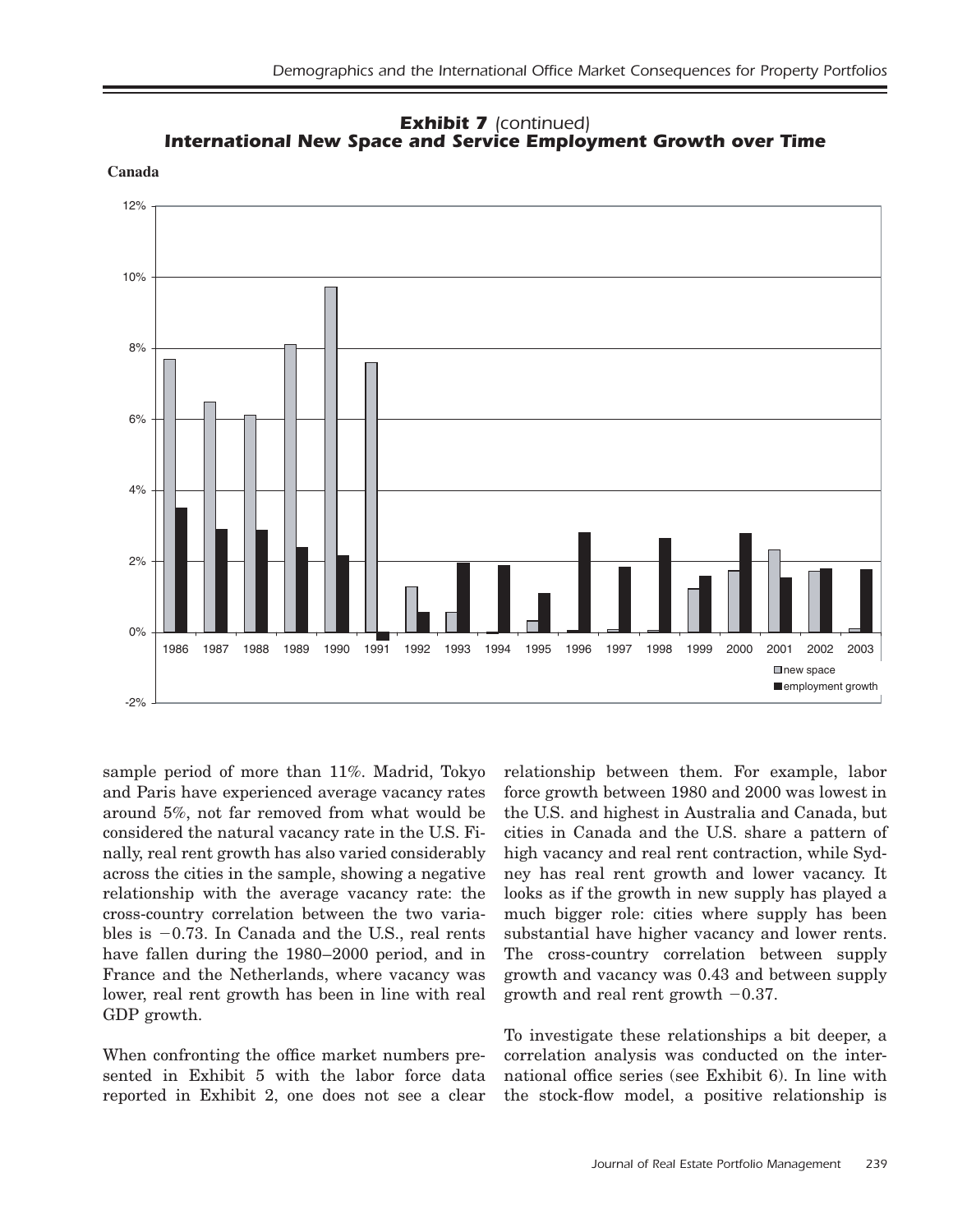

*Exhibit 7 (continued) International New Space and Service Employment Growth over Time*

found between real GDP growth and employment growth on the one hand and the demand for office space, as measured by office absorption, on the other. The numbers reported in Exhibit 6 do not suggest a consistent relationship between real rent growth and demand, which is not in line with intuition. There is a mildly positive relationship between employment growth and GDP growth on the one hand and supply of office space on the other hand.

In Exhibit 7, the general labor force is narrowed down to services employment sector and confronts these with the completions in the international office markets. The graphs provide information regarding service employment and office completions on an annual basis for 1980 to 2000. The graphs suggest that there is indeed a positive relationship between the two variables, but that it is not contemporaneous.

Of course, given the time-to-build lag, a purely contemporaneous analysis would not be expected. Therefore, the analysis is conducted by studying lagged correlations between service employment growth and office completions, which are reported in Exhibit 8. Generally, the correlations go up with increasing lags. With the exception of the Netherlands and Australia, where the correlations are around zero, the correlation between service employment and lagged office space completions is around 0.50, and statistically significant. That suggests that the office market generally reacts rather efficiently to changes in demand, even if that reaction is not immediate.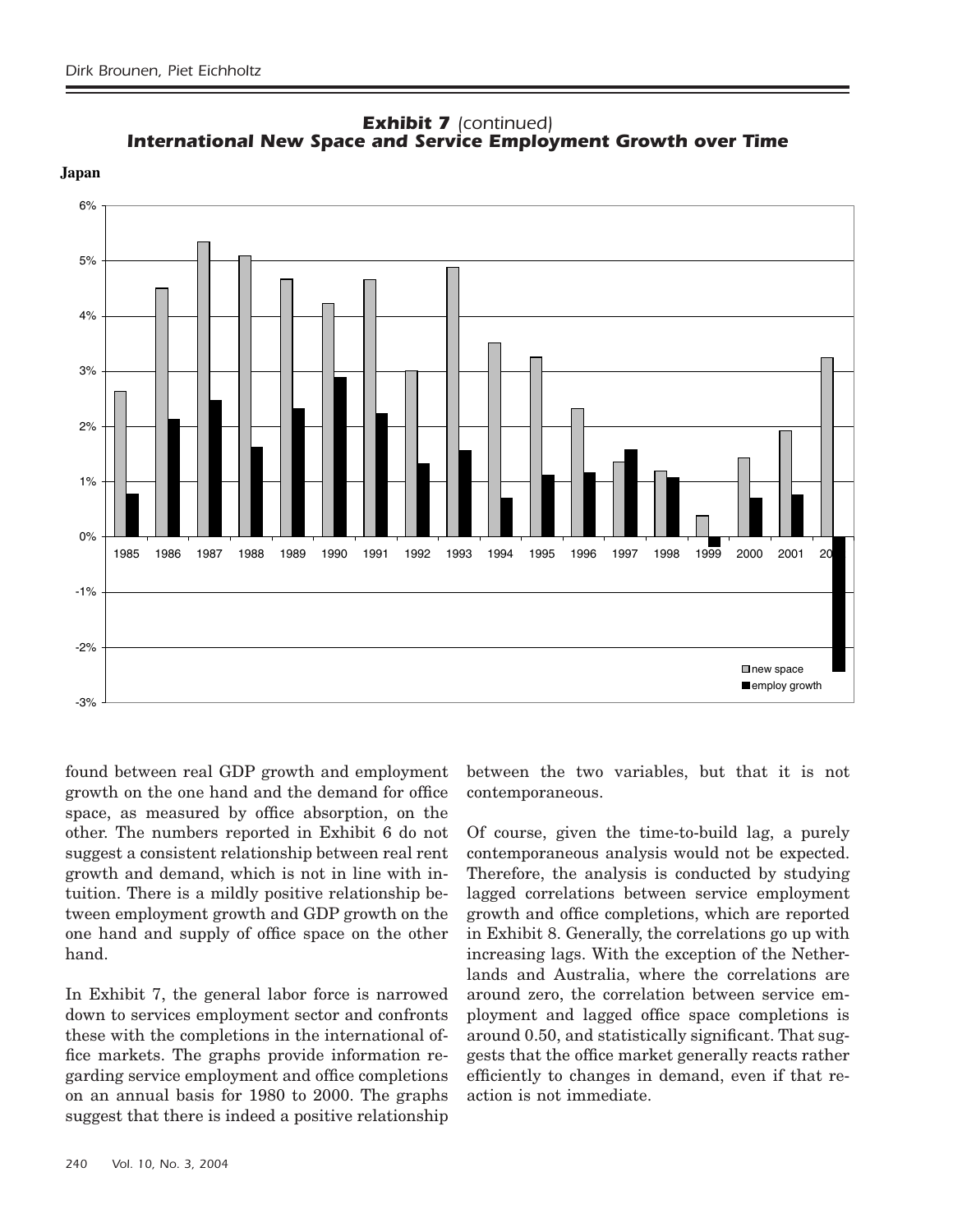

*Exhibit 7 (continued) International New Space and Service Employment Growth over Time*

However, these relationships have all been investigated in a period in which the labor force in all the countries in the sample has been growing. A shrinking labor force will alter the picture fundamentally and it may be labor force growth and not employment growth that will drive the demand for office space. In countries where labor force growth is merely slowing down or where it is only contracting slightly, office supply may react to the structural decrease in demand. Indeed, the correlations presented in Exhibit 8 suggest considerable elasticity, so it is likely that supply will slow down. However, if the demand reduction outpaces the rate at which offices are written off, price decreases are probably inevitable. When using the labor force forecasts of Exhibit 2 as a proxy for future office demand, countries like Italy, Germany and Spain are most likely to face this situation in the next decades<sup>3</sup>

## **Discussion and Consequences for Portfolio Management**

This paper has attempted to investigate the effects of structural demographic changes on some of the major office markets around the world. The findings indicate a significant relationship between lagged employment growth and the new supply of office space. However, a shrinking labor force will likely alter this relationship and it may be labor force growth and not employment growth that will drive the demand for office space.

In that new demographic situation, either the supply of office space will have to adjust to the new demand situation, or prices of office space will fall. If demand growth would just slow down, Wheaton's office market model and the empirical analysis presented here suggest that supply would react adequately, and rents and prices would not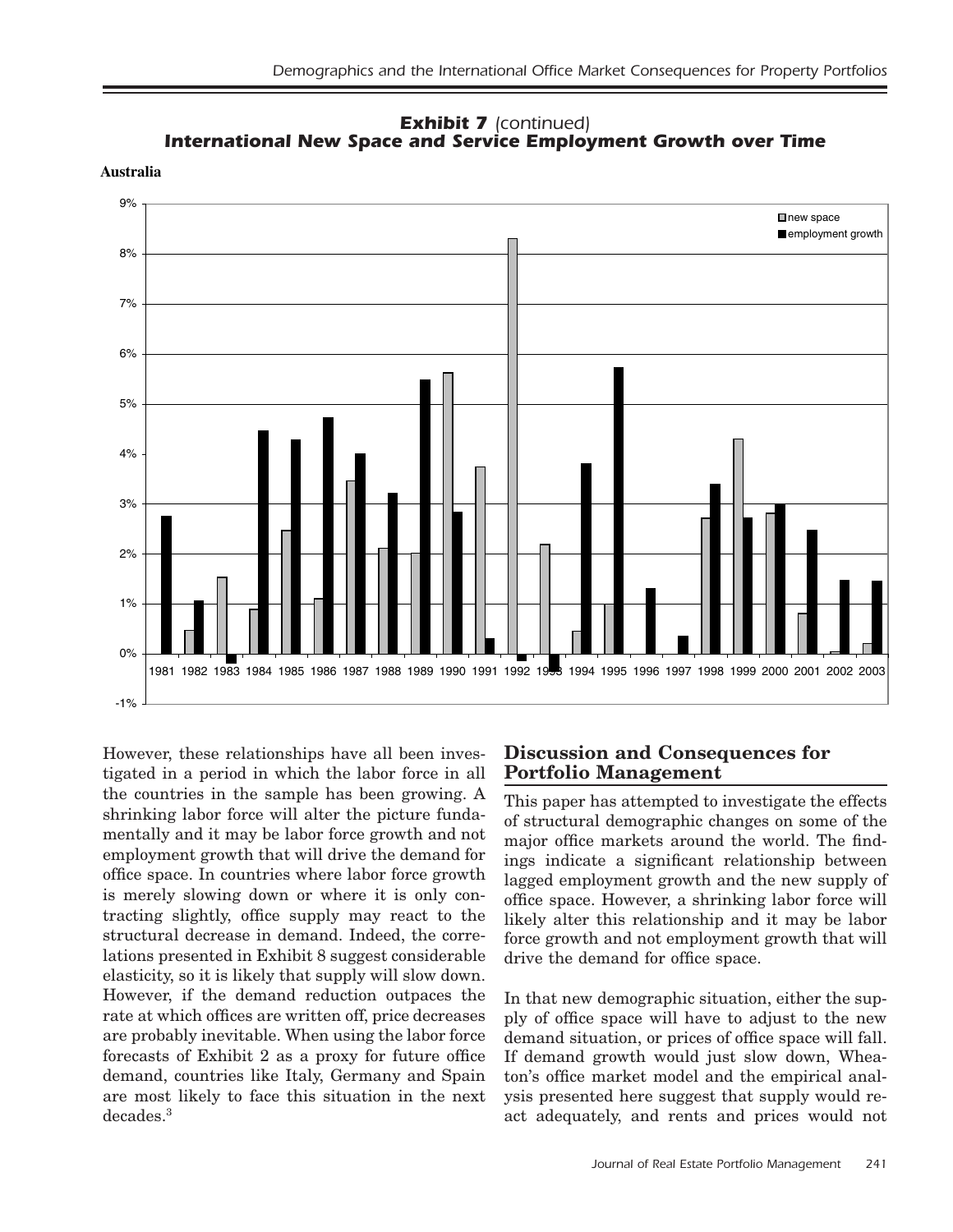

*Exhibit 7 (continued) International New Space and Service Employment Growth over Time*

**Netherlands**

have to fall. When demand actually falls, and falls harder than offices are normally written off, that will be much harder to accomplish: part of the stock of office space will have to disappear, or be converted into something else. This will take a lot of time and will be very costly, and rents are likely to fall before such an adjustment is completed. Moreover, the question is not so much whether the demographic effects investigated in this study have negative consequences for the global office markets, but more about who will have to carry the burden. When the labor force contracts, supply reacting adequately is another phrase for builders and developers going bankrupt, while supply reacting inadequately means investors performing badly.

These consequences all indicate that portfolio managers should be careful when investing in the

office market. On the whole, developers and investors with development activities will probably be affected first and strongest by the change in the demographic tide. Moreover, the findings suggest that the speed and degree to which demographics will cause lower demand for office space vary considerably across countries. In most European countries, the labor force has stopped growing, and will start shrinking in the next decade. In other countries, like Japan and Germany, the labor force is already contracting. This contrasts markedly with the situation in the U.S., Australia and Canada, where labor force growth is expected to continue, albeit at a somewhat slower pace than was common during previous decades. This also holds for emerging markets, which may increase their longrun attractiveness for office investors.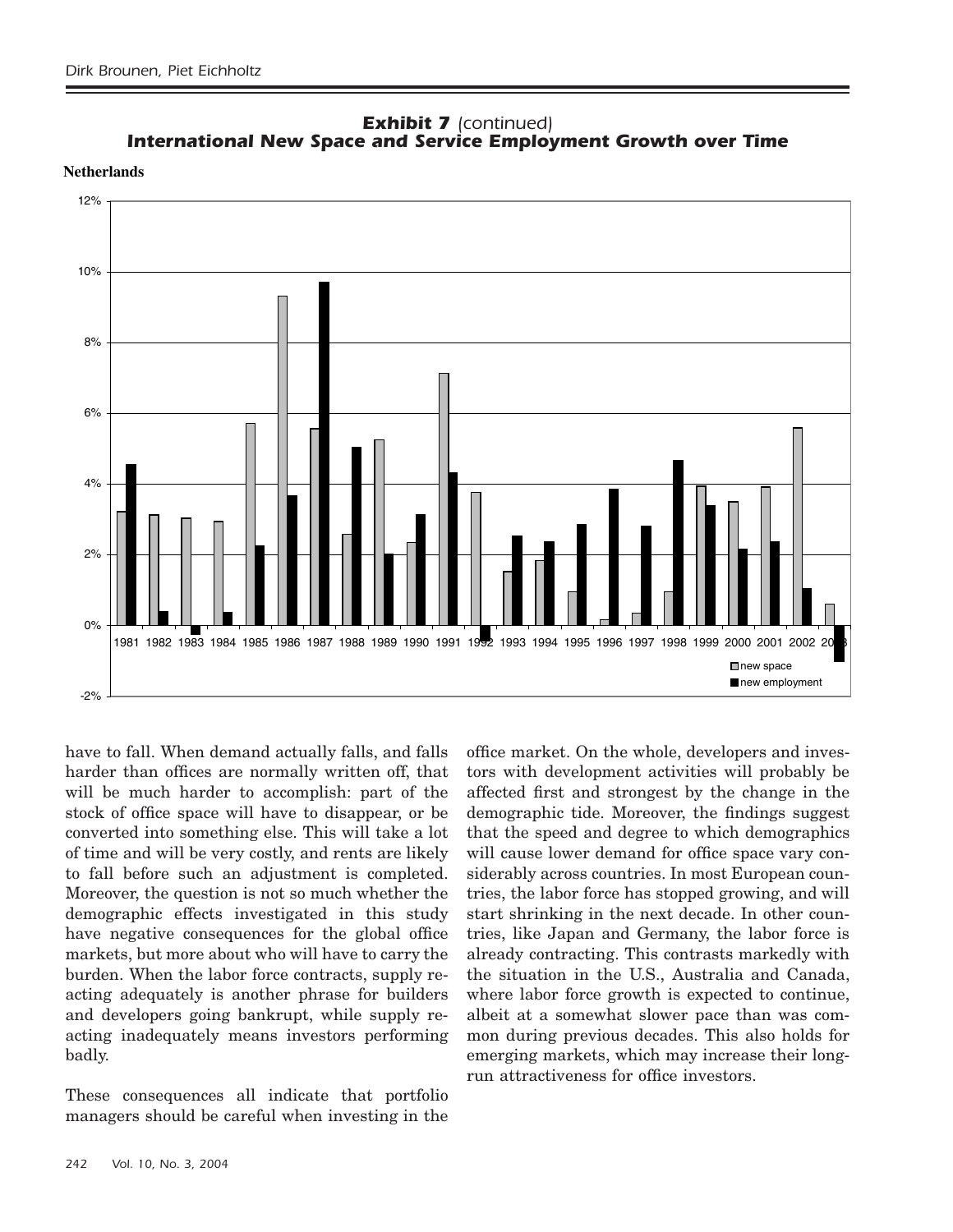

*Exhibit 7 (continued) International New Space and Service Employment Growth over Time*

Several factors may alter these conclusions. First, if companies in the service industry have structural problems in filling vacant jobs, they may look for employees abroad. For traditional immigrant nations like the U.S., Australia and Canada, this is nothing new, but even in Europe, which has traditionally been more protective for its labor markets, steps towards more immigration are visible. Bundeskanzler Schröder of Germany, for example, has announced that his country is actively seeking highly trained people for its software industry abroad. The enlargement of the European Union will probably stimulate this development, with net migration from the new member states to make up for the shrinking labor force in the existing member countries. However, that will only mean that the problem is exported to the countries from which these people emigrate. The implications of this are that Central and Eastern Europe could

well be less interesting for office investment than is currently believed: even if income levels in these countries will grow to Western European levels, the working people for whom these offices are ultimately built could well have gone West.

Second, labor force contraction may be kept at bay by structural changes in social security systems. Broad discussions to raise the legal pension age are already underway in the countries for which the demographic situation is acute. Also, in countries with structurally high unemployment or a sizeable part of the potential labor force disabled, the shrinking labor force may provide stronger incentives to do something about it. For example, maintaining disability insurance at current levels will probably be unaffordable. This will likely mean lower benefits, increasing the incentives for people to leave the social security system and get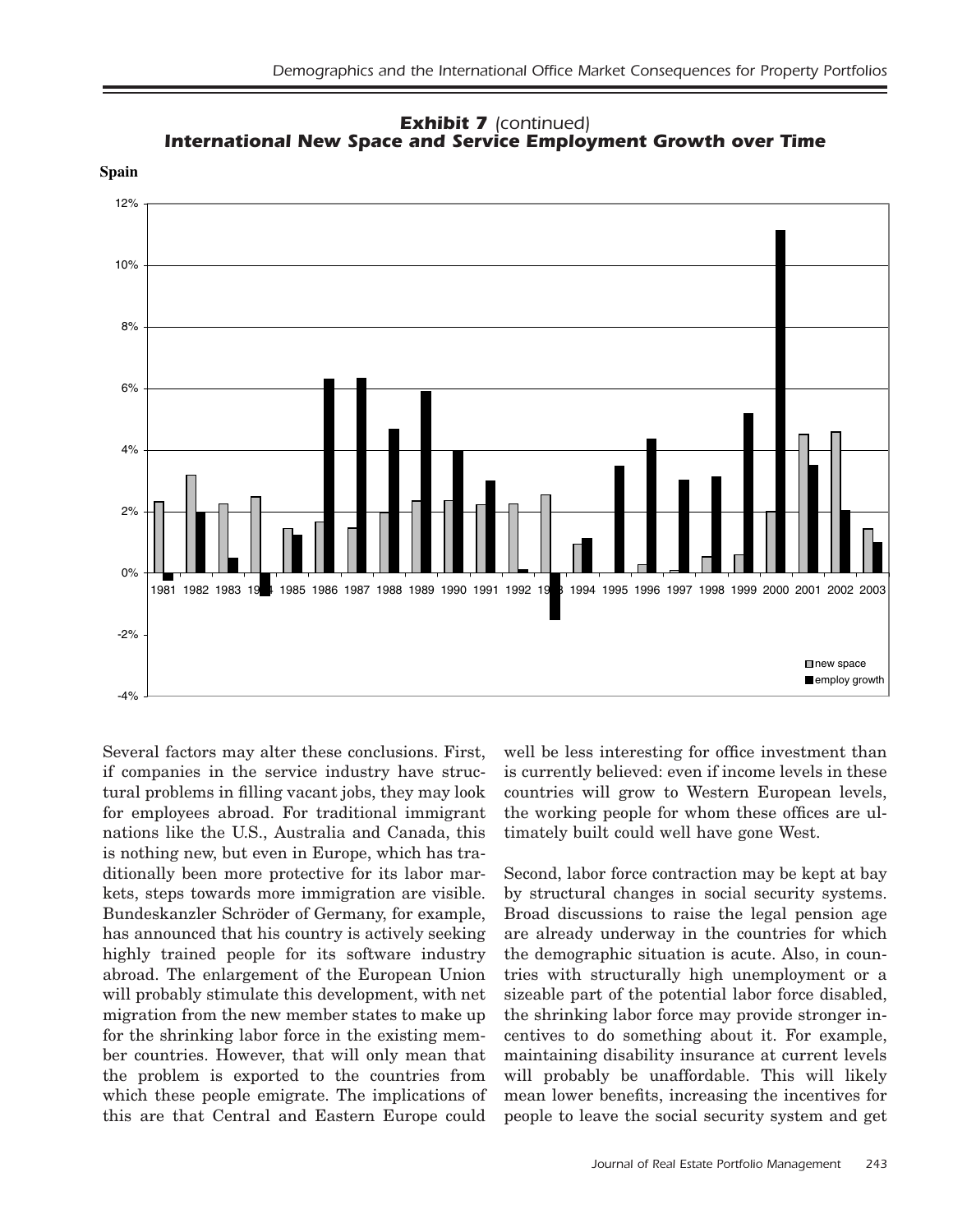

*Exhibit 7 (continued) International New Space and Service Employment Growth over Time*

back to work. Nevertheless, the current pace of social security reform is such that it may take a long time before these measures will have an effect on the labor force.

Third, the amount of office space per worker may shift upward in a structural way to absorb the stock of office space when the labor force contracts. Given the current trend for companies to decrease the amount of space for employees, however, the chances of this happening are slim and even if so will not prevent office rents from falling. Indeed, office space per worker will probably only increase in reaction to decreasing rents, but will not preclude the decrease from happening.

Fourth, the demographic and employment statistics used in this study are on the country level, but it is very unlikely that the structural changes documented will be spread evenly across cities and regions in these countries. Migration flows within these countries may well distort the picture and it is very likely that some regions will still be able to attract people and will therefore buck the demographic trend. In that regard, a look at history is illuminating. Against a trend of a decreasing population for the country as a whole, the city of Amsterdam was able to maintain its population size until the end of the eighteenth century through migration, while other Dutch cities had seen their populations shrink and their economies decline decades before. The housing rents in these cities reflected this situation.4 However that will only deepen the problems for the remaining cities. For portfolio management, this means that it will be even more important to pick the right regions than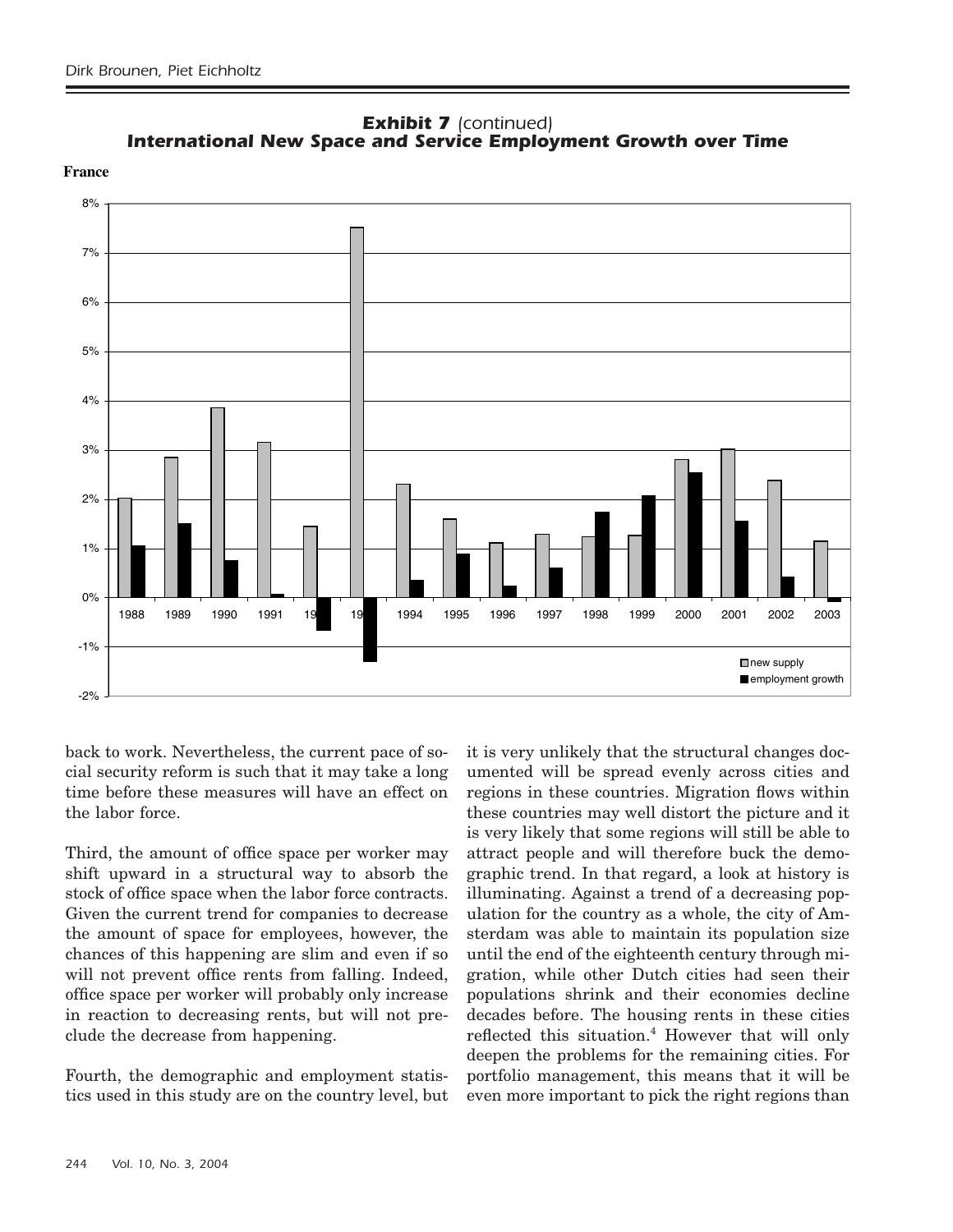





*Source: Jones Lang LaSalle*

| <b>Exhibit 8</b>                                                          |
|---------------------------------------------------------------------------|
| Contemporaneous and Lagged Correlations between Service Employment Growth |
| and Relative Office Space Completions                                     |

|                 | U.S. | Canada | Spain   | Japan | <b>NL</b> | Australia | U.K.    | <b>AVG</b> |  |
|-----------------|------|--------|---------|-------|-----------|-----------|---------|------------|--|
| Contemporaneous | 0.43 | 0.16   | $-0.17$ | 0.49  | 0.19      | $-0.13$   | $-0.08$ | 0.13       |  |
| 1-year lag      | 0.39 | 0.49   | 0.31    | 0.55  | 0.04      | 0.05      | 0.21    | 0.29       |  |
| 2-year lag      | 0.44 | 0.58   | 0.61    | 0.43  | $-0.13$   | 0.03      | 0.44    | 0.34       |  |

*Notes: The correlation coefficients measure the relationship between the growth in service employment (annual number of jobs) and the relative annual completions of office space, both contemporaneously and with lagged employment growth in order to capture the time to build lag.*